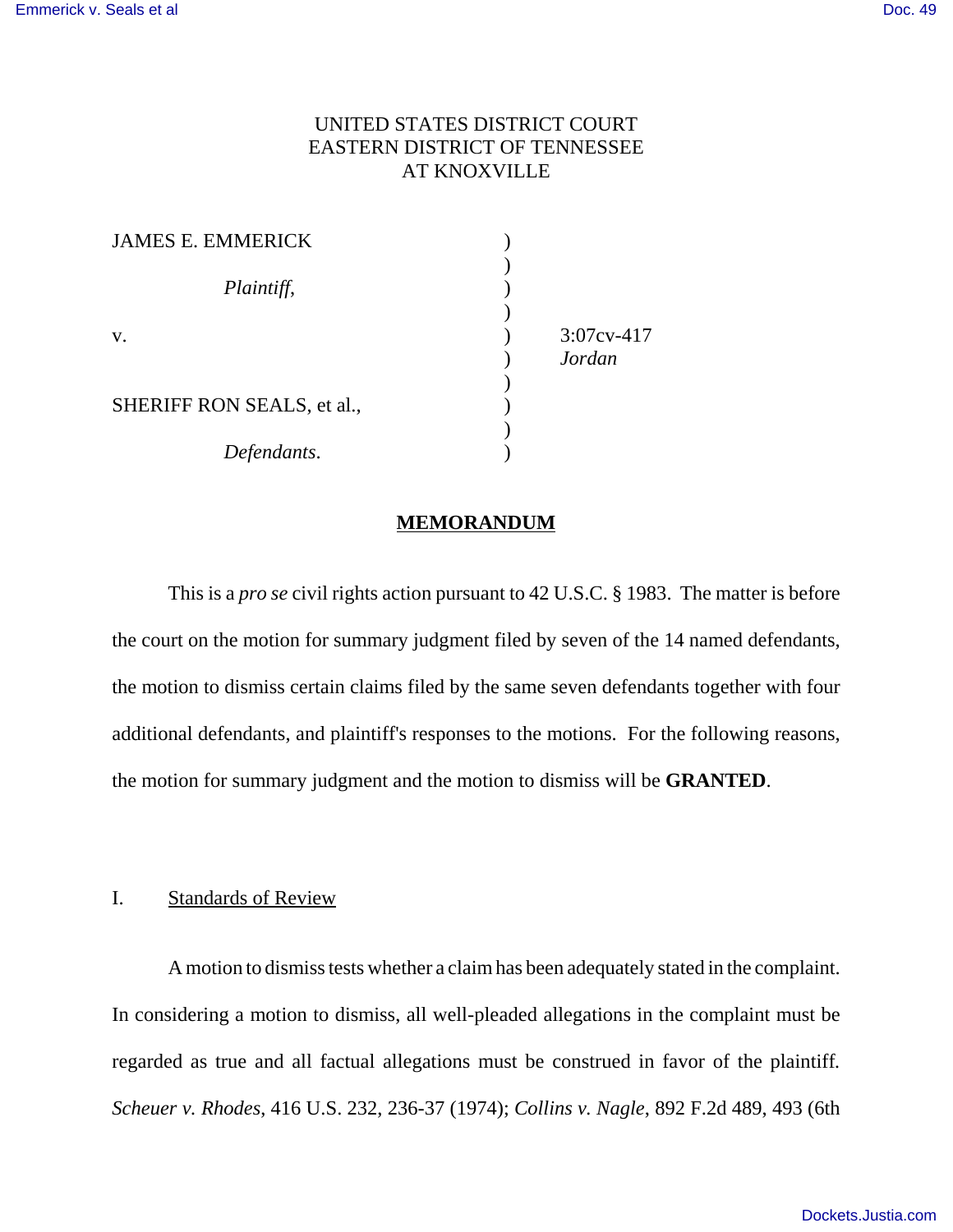Cir. 1989). Dismissal "is proper when it is established beyond a doubt that the plaintiff cannot prove any set of facts consistent with the allegations that would entitle such plaintiff to relief." *Collins*, 892 F.2d at 493. *See also Haines v. Kerner*, 404 U.S. 519 (1972); *Conley v. Gibson*, 355 U.S. 41, 45-46 (1957).

Rule 56(c) of the Federal Rules of Civil Procedure provides that summary judgment "shall be rendered forthwith if the pleadings, depositions, answers to interrogatories, and admissions on file, together with the affidavits, if any, show that there is no genuine issue as to any material fact and that the moving party is entitled to judgment as a matter of law." "In considering a motion for summary judgment, the court must view the facts and all inferences to be drawn therefrom in the light most favorable to the non-moving party." *60 Ivy Street Corp. v. Alexander*, 822 F.2d 1432, 1435 (6th Cir. 1987). *See also Kochins v. Linden-Alimak, Inc.*, 799 F.2d 1128, 1133 (6th Cir. 1986); *Securities and Exchange Commission v. Blavin*, 760 F.2d 706, 710 (6th Cir. 1985). The burden is on the moving party to conclusively show that no genuine issue of material fact exists. *Smith v. Hudson*, 600 F.2d 60, 63 (6th Cir. 1979).

Not every factual dispute between the parties will prevent summary judgment. The disputed facts must be material. They must be facts which, under the substantive law governing the issue, might affect the outcome of the suit. The dispute must also be genuine. The facts must be such that if they were proven at trial a reasonable jury could return a verdict for the non-moving party. The disputed issue does not have to be resolved conclusively in favor of the nonmoving party, but that party is required to present some significant probative evidence which makes it necessary to resolve the parties' differing versions of the dispute at trial.

*60 Ivy Street Corp. v. Alexander*, 822 F.2d at 1435-36 (citations omitted).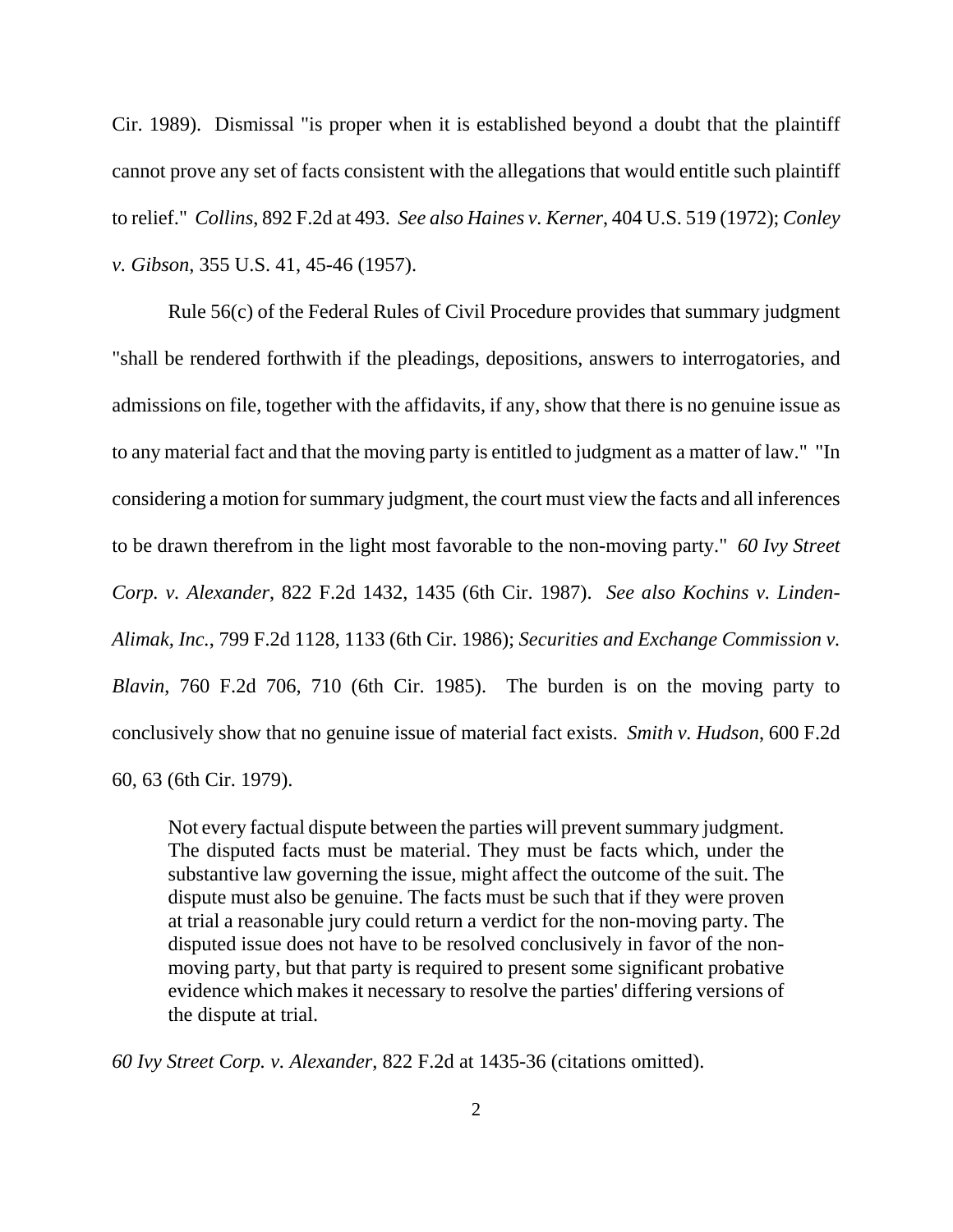Once the moving party presents evidence sufficient to support a motion for summary judgment, the non-moving party is not entitled to a trial merely on the basis of allegations. The non-moving party must present some significant probative evidence to support its position. *White v. Turfway Park Racing Association, Inc*., 909 F.2d 941, 943-44 (6th Cir. 1990); *Gregg v. Allen-Bradley Co.*, 801 F.2d 859, 861 (6th Cir. 1986). Mere allegations of a cause of action will no longer suffice to get a plaintiff's case to the jury. *Cloverdale Equipment Co. v. Simon Aerials, Inc.*, 869 F.2d 934, 937 (6th Cir. 1989).

Summary judgment should not be disfavored and may be an appropriate avenue for the "just, speedy and inexpensive determination" of an action. *Celotex Corp. v. Catrett*, 477 U.S. 317, 327 (1986). The moving party is entitled to judgment as a matter of law "against a party who fails to make a showing sufficient to establish the existence of an element essential to that party's case, and on which that party will bear the burden of proof at trial." *Id*. at 322.

## II. Factual Background

Plaintiff brought this action while in the custody of the Tennessee Department of Correction; he has since been released from prison. His complaint concerns an alleged denial of medical care, along with other alleged constitutional violations, that occurred during plaintiff's confinement in the Sevier County Jail. The defendants are Sevier County Sheriff Ron Seals; Captain Kent Hatcher; Captain Don Parton; medical personnel Tammy Parton and Amanda Parton; Dr. Tim Thomason; Sevier County, Tennessee; and the Sevier County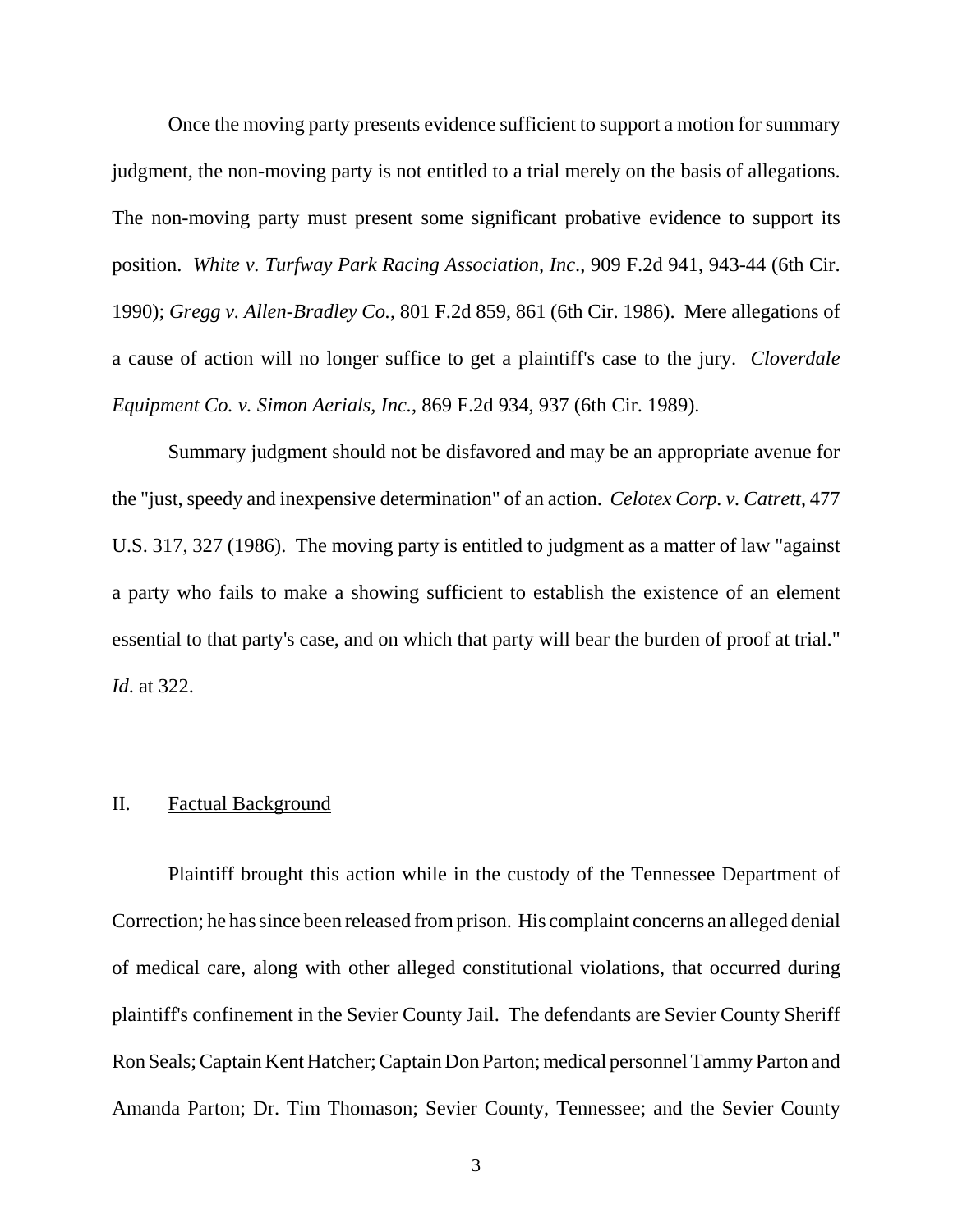Commission, being Ron Ogle, Bryan Delius, David Norton, Kenneth Whaley, Jimmie Temple, Jimbo Conner, and Tony Proffitt.

Plaintiff specifically alleges the following with respect to his health: he has liver inflammation and liver failure from advanced hepatitis C; he suffers from seizures; he is legally blind as the result of a head trauma; and he has serious high blood pressure. Plaintiff claims that the defendants failed to give him his required medications during his confinement in the jail. He also claims that, being blind, he was in danger from the overcrowded conditions and that he needed a special bed because of his seizures but did not receive one. According to plaintiff, the state judge ordered that he be transferred to the custody of the Tennessee Department of Correction because of his health issues, but that was not done. In addition to his allegation of overcrowding, plaintiff further claims that the jail has no health screening and no law library, improperly classifies inmates, does not provide an adequate diet, and has a continuing problem with staph infections.

The seven members of the Sevier County Commission, Ron Ogle, Bryan Delius, David Norton, Kenneth Whaley, Jimmie Temple, Jimbo Conner, and Tony Proffitt, have filed a motion for summary judgment based upon legislative immunity and qualified immunity. These seven commissioners, along with Sheriff Ron Seals, Captain Kent Hatcher, Captain Don Parton, medical personnel Tammy Parton and Amanda Parton, and Sevier County, Tennessee, have also filed a motion to dismiss many of plaintiff's claims for failure to state a claim upon which relief can be granted.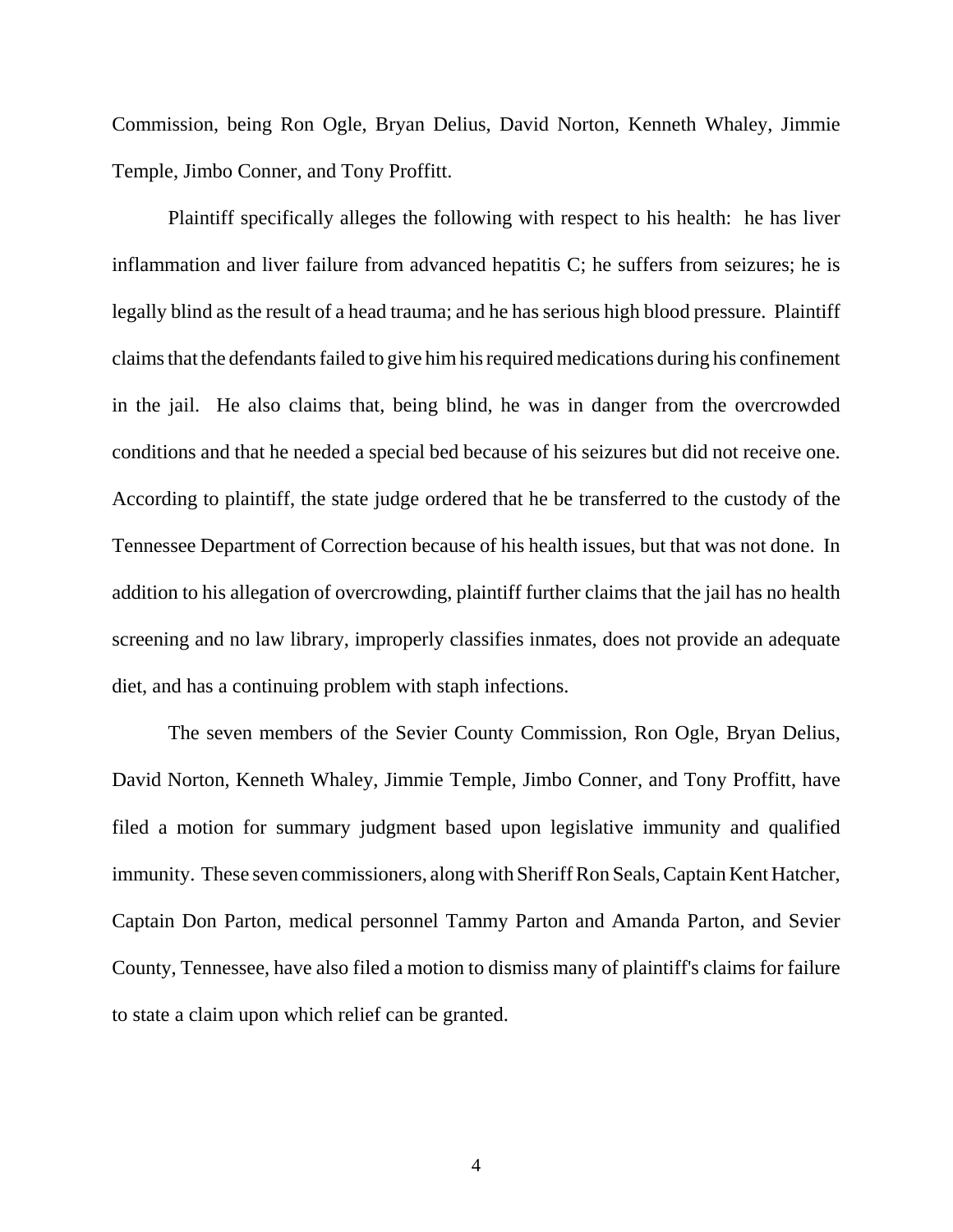#### III. Discussion

In his complaint, plaintiff stated the following claim against the individual commissioners of the Sevier County Commission:

The defendants of the Sevier County, County Commission "being" Ron Ogle, Bryan Belius [sic], David Norton, Kenneth Whaley, Jimmie Temple, Jimbo Connet [sic], and Tony Proffitt are responsible for appropriating funds for the upkeep of the Sevier County Jail and writing policies to insure that the facility is ran [sic] accordingly [sic] to their specifications and County policies and procedures. The defendants of the Sevier County Commission are being sued in their individual and official capacities, and all other members of the County Commission that through discovery may prove also to be liable for violations of plaintiff's civil rights during his incarceration at the Sevier County Jail.

[Court File No. 3, Civil Rights Complaint, p. 5, ¶ 9]. The commissioners move for summary judgment based upon legislative immunity and qualified immunity.

Local legislators enjoy absolute immunity from suit under § 1983 for their legislative activities. *Bogan v. Scott-Harris*, 523 U.S. 44, 49 (1998); *De la Biblia Abierta v. Banks*, 129 F.3d 899, 903-04 (7th Cir.1997) (reversing denial of summary judgment based on absolute legislative immunity for local aldermen). Plaintiff's federal claims against the Sevier County Commissioners are based on the theory that the commissioners failed to appropriate funds and establish policies for the upkeep of the jail. Appropriating funds and establishing policies clearly fall within the protected sphere of legislative activity. *Bogan*, 523 U.S. at 55 ("Petitioner Bogan's introduction of a budget and signing into law an ordinance also were formally legislative, even though he was an executive official."). Thus, on plaintiffs' federal claims, the Sevier County Commissioners are entitled to legislative immunity from suit.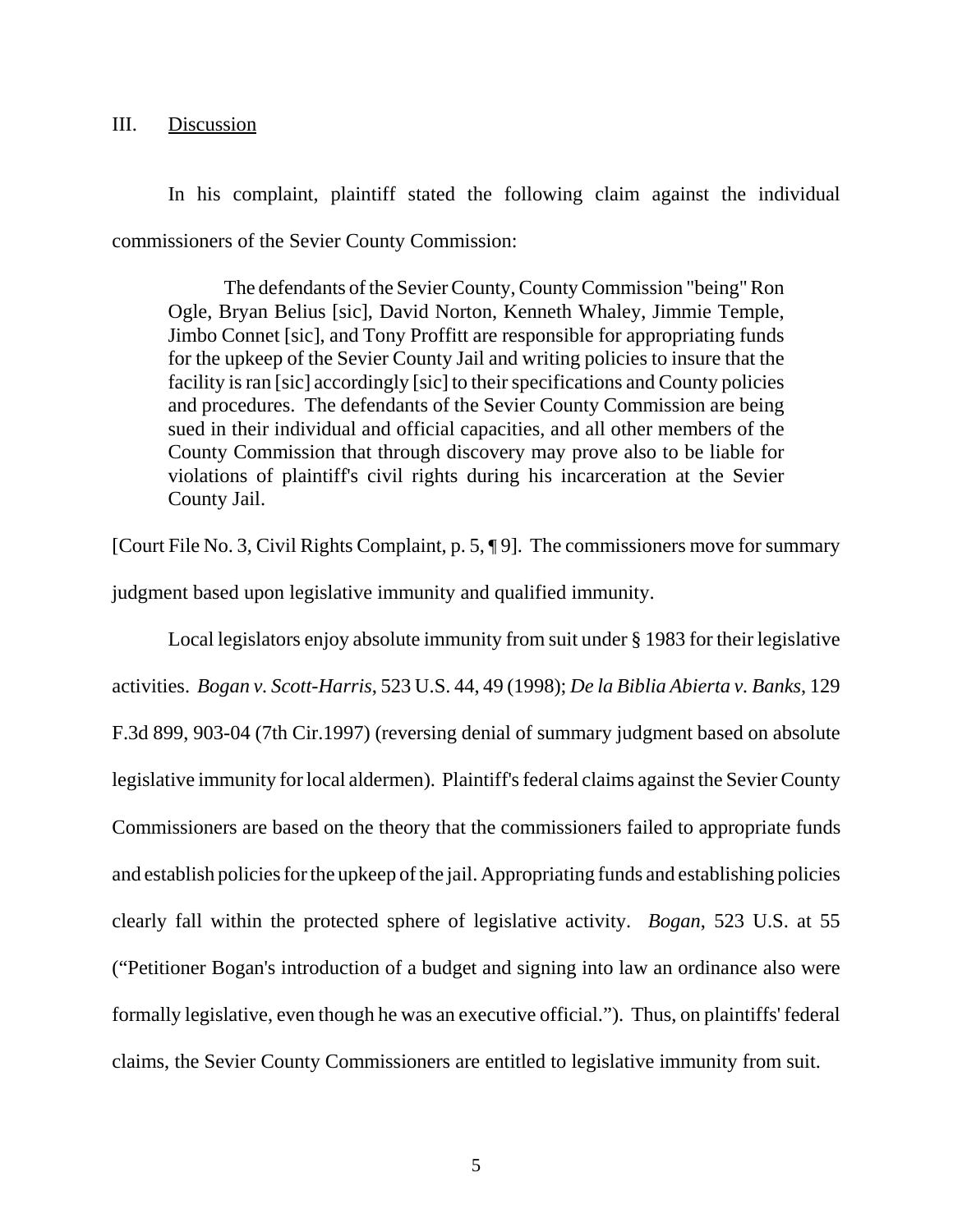Plaintiff claims that the county commissioners had a duty under Tennessee law to provide him with medical care and relies on section 41-4-115 of the Tennessee Code Annotated: "The county legislative bodies alone have the power, and it is their duty, to provide medical attendance upon all prisoners confined in the jail in their respective counties." Tenn. Code Ann. § 41-4-115(a). Plaintiff further claims that this is a ministerial act, which the commissioners were negligent in performing, and thus they are not entitled to legislative immunity.

The fact that the county commission has the duty to provide for medical care for prisoners does not, however, mean that each commissioner has the specific duty to act. The Sixth Circuit has noted as follows:

Because section 1983 has a "color of law" requirement, a board member can be held liable only if state law, whether provided by statute or judicially implied, empowers him with some legal obligation to act. A "duty" under "color of law" must be a distinct element of a section 1983 case alleging a "failure to act." That is, a plaintiff must show that an individual defendant failed to act under color of law. If state law does not impose a duty to take action, "there is no conduit through which an exercise of state power can be said to have caused the constitutional injury."

*Doe v. Claiborne County*, 103 F.3d 495, 512 (6th Cir. 1996) (quoting *Doe v. Rains County*

*Independent School District*, 66 F.3d 1402, 1411 (5th Cir. 1995)).

 In addition, an individual commissioner's position as a member of the Sevier County Commission does not, without more, establish that he was acting under color of law. *Id*. The Tennessee statutes governing county commissions do not impose a duty on individual commissioners to act separately from the commission. *See* Tenn. Code Ann. § 5-5-1-1 *et*

*seq*.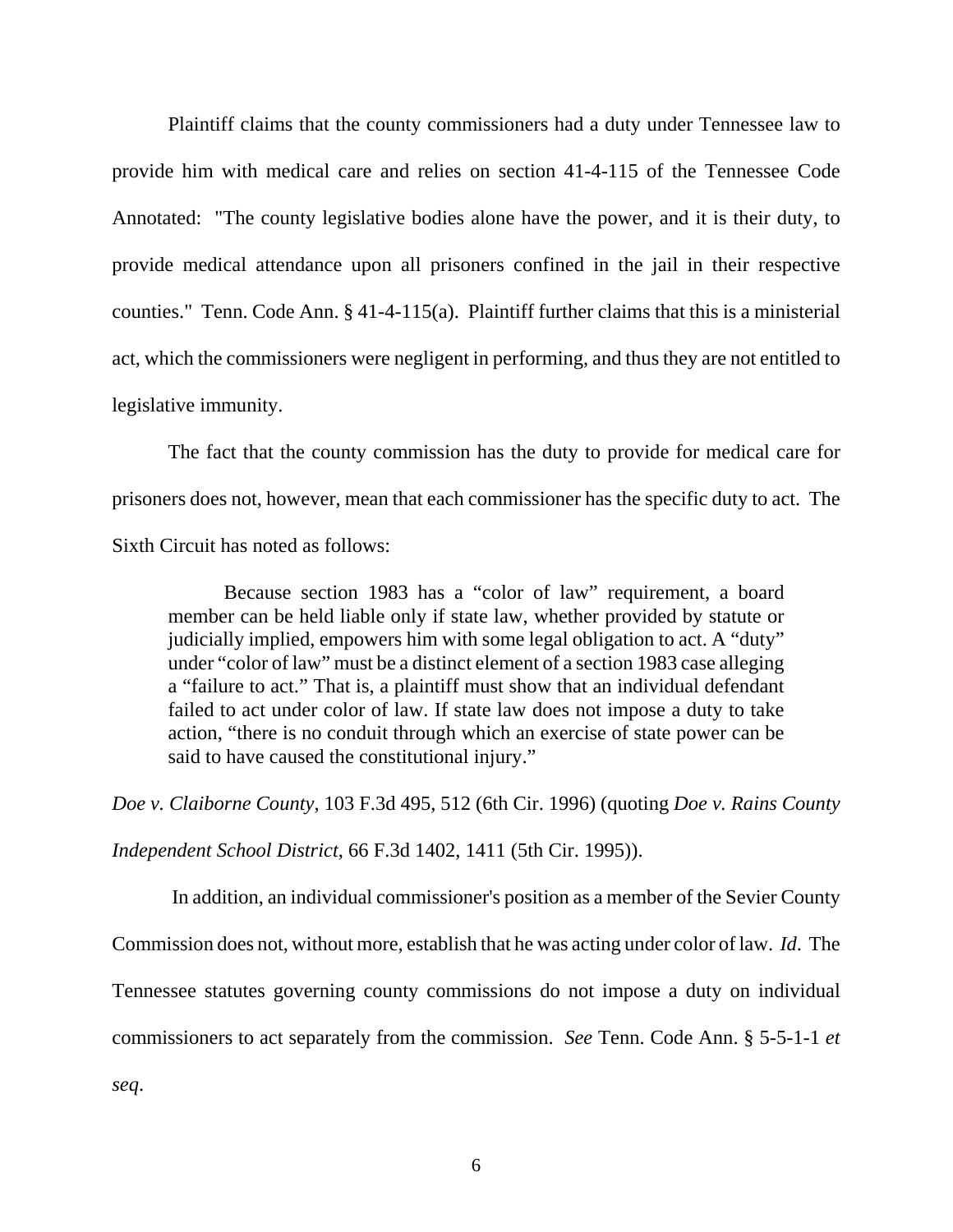Based upon the foregoing, the court finds that the individual commissioners are entitled to judgment as a matter of law based upon legislative immunity and their motion for summary judgment will be **GRANTED** in that regard. The court having found the commissioners are entitled to legislative immunity, the court need not address the commissioners' claim of qualified immunity.

The commissioners also move to dismiss plaintiff's claims against them because they enjoy immunity under state law pursuant to Tenn. Code Ann. § 29-20-201. To the extent the commissioners seek to dismiss any pendent state law claims against them, the motion to dismiss will be **GRANTED**.

Sheriff Ron Seals moves to dismiss all pendent state law claims against him, to the extent the plaintiff has alleged such claims, based upon the fact that he is immune from claims arising under state law for the acts or omissions of his deputies pursuant to Tenn. Code Ann. § 8-8-301. The motion to dismiss with be **GRANTED** to the extent all pendent state law claims against defendant Seals, if any, will be **DISMISSED**.

Defendants Kent Hatcher, Don Parton, Tammy Parton, and Amanda Parton move to dismiss the claims against them in their official capacities. Defendant Tim Thomason was not included in the defendants' motion to dismiss<sup>1</sup>; defendant Ron Seals was not included in

<sup>&</sup>lt;sup>1</sup>Defense counsel Rhonda L. Bradshaw filed a notice of appearance for all defendants except Dr. Tim Thomason. The court notes, however, that defense counsel filed a general answer on behalf of all defendants, which would include Dr. Thomason.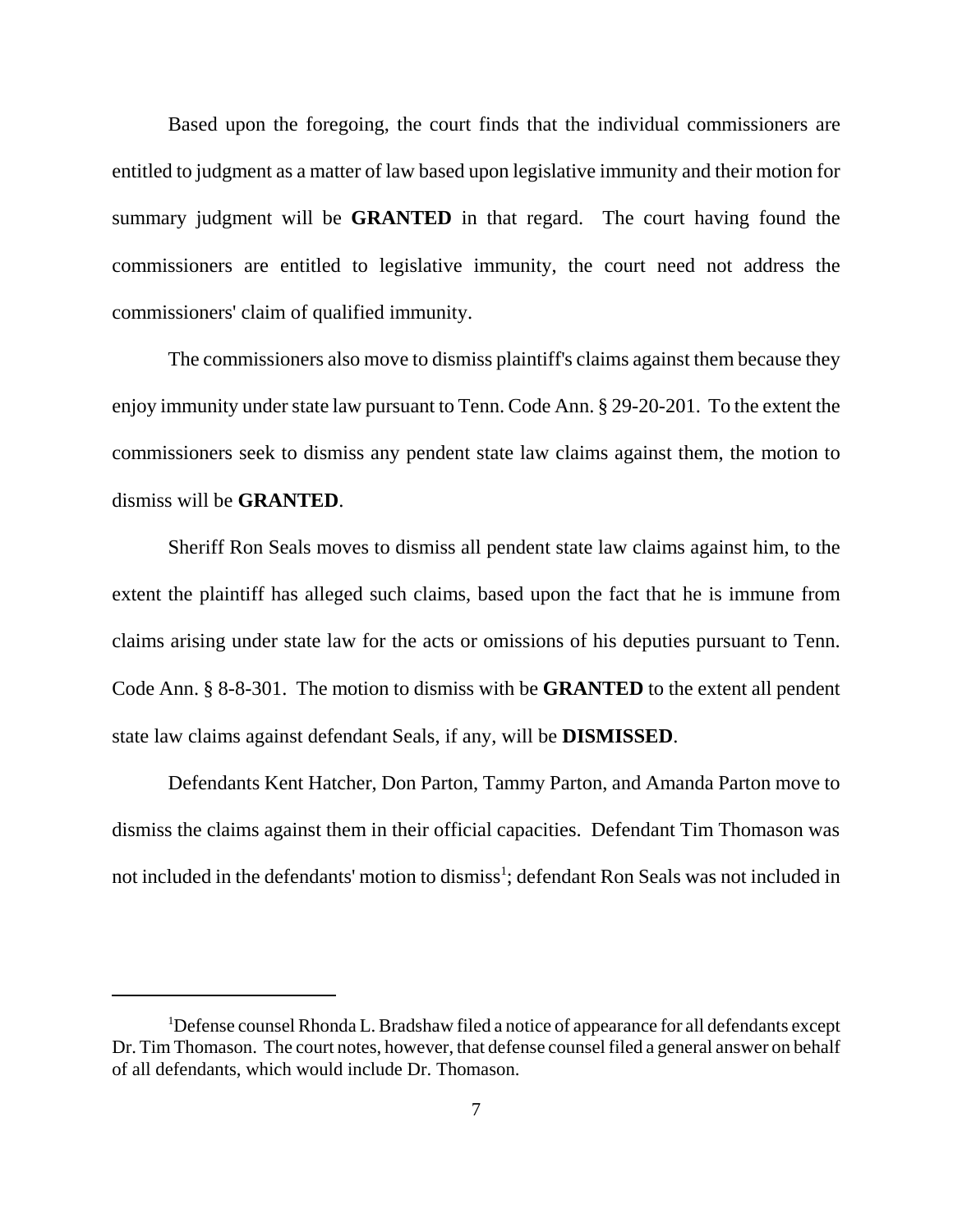the motion to dismiss in this regard. Nevertheless, defendants Ron Seals and Tim Thomason stand in the same position as the other defendants.

A suit under § 1983 against a county official in his or her official capacity is in fact a suit against the county itself. *See Kentucky v. Graham*, 473 U.S. 159, 165 (1985); *Brandon v. Holt*, 469 U.S. 464, 471 (1985); *Monell v. Department of Social Services of City of New York*, 463 U.S. 658, 690 n.55 (1978). Sevier County, Tennessee, is a defendant in this action and thus is the proper party to address plaintiff's claims against the county officials in their official capacities. Accordingly, the motion to dismiss will be **GRANTED** to the extent the claims against Ron Seals, Kent Hatcher, Don Parton, Tim Thomason, Tammy Parton, and Amanda Parton in their official capacities will be **DISMISSED**.

#### IV. Conclusion

Defendant Sevier County Commissioners Ron Ogle, Bryan Delius, David Norton, Kenneth Whaley, Jimmie Temple, Jimbo Conner, and Tony Proffitt will be **DISMISSED** from this action. All pendent state law claims against defendant Seals, if any, will be **DISMISSED**. The claims against Ron Seals, Kent Hatcher, Don Parton, Tim Thomason, Tammy Parton, and Amanda Parton in their official capacities will be **DISMISSED**. There remain pending for trial plaintiff's federal constitutional claims against Sevier County, Tennessee, and his claims against Ron Seals, Kent Hatcher, Don Parton, Tim Thomason,